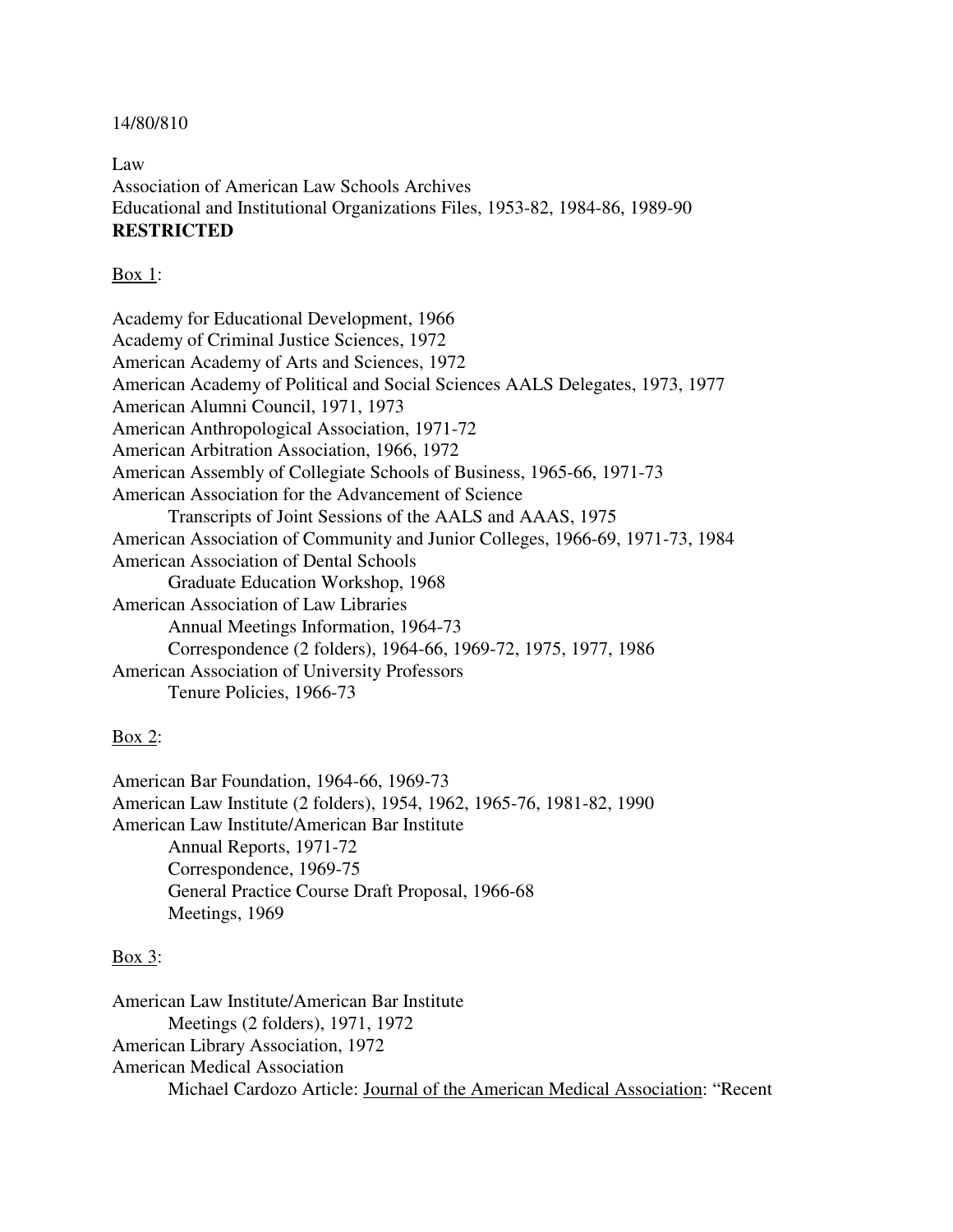Developments in Legal Aspects of Accreditation," 1969-70 American Personnel and Guidance Association, 1966-67, 1969-70, 1972 American Political Science Association, 1964, 1967-68, 1971-73, 1978, 1984, 1990 American Psychological Association, 1972, 1979 American Society of International Law Correspondence, 1963-70, 1973-74, 1984 Law Teachers Survey, 1963-65 American Sociological Association, 1971, 1973, 1982, 1989 Archaeological Institute of American, 1971-72 Associated Research Councils Board of Associated Research Councils, 1966, 1969 Association of American Colleges, 1967, 1972-73, 1979, 1982

#### Box 4:

Association of American Law Teachers Questionnaire Results, 1973 Association of American Medical Colleges Meetings, 1963-64, 1969-73, 1979, 1982 Association of American Universities, 1968-69, 1971, 1982 Association of Canadian Law Teachers, 1964-65, 1967-74, 1977, 1984 Association of Governing Boards, 1964, 1967-68, 1973, 1985 Australasian University Law Schools Association, 1972-74 Behavioral and Social Sciences Committee Questionnaire Results of BASS Consortium Heads, 1970-71 Black American Law Students Association Black Student Placement Brochure Distribution, 1969-72 Brookings Institution, 1966-67, 1972-73 Bureau of Higher Education, 1972 Canadian-American Law Teachers Conference, 1963-64, 1973 Carnegie Commission on Higher Education, 1972-73, 1981 Chicago Law Institute, 1967 Conference of Canadian-American Law Teachers, 1965, 1971 Conference of Western Law Schools, 1956, 1964, 1967, 1969-75

# $\underline{\text{Box}}$  5:

Council of Specialized Accrediting Agencies, 1972-75 Council on Law Related Studies, 1969-72 Council on Legal Education for Professional Responsibilities Correspondence (2 folders), 1968-73, 1976-77 Council, 1968-69, 1971, 1973 Finances, 1968-69, 1971, 1976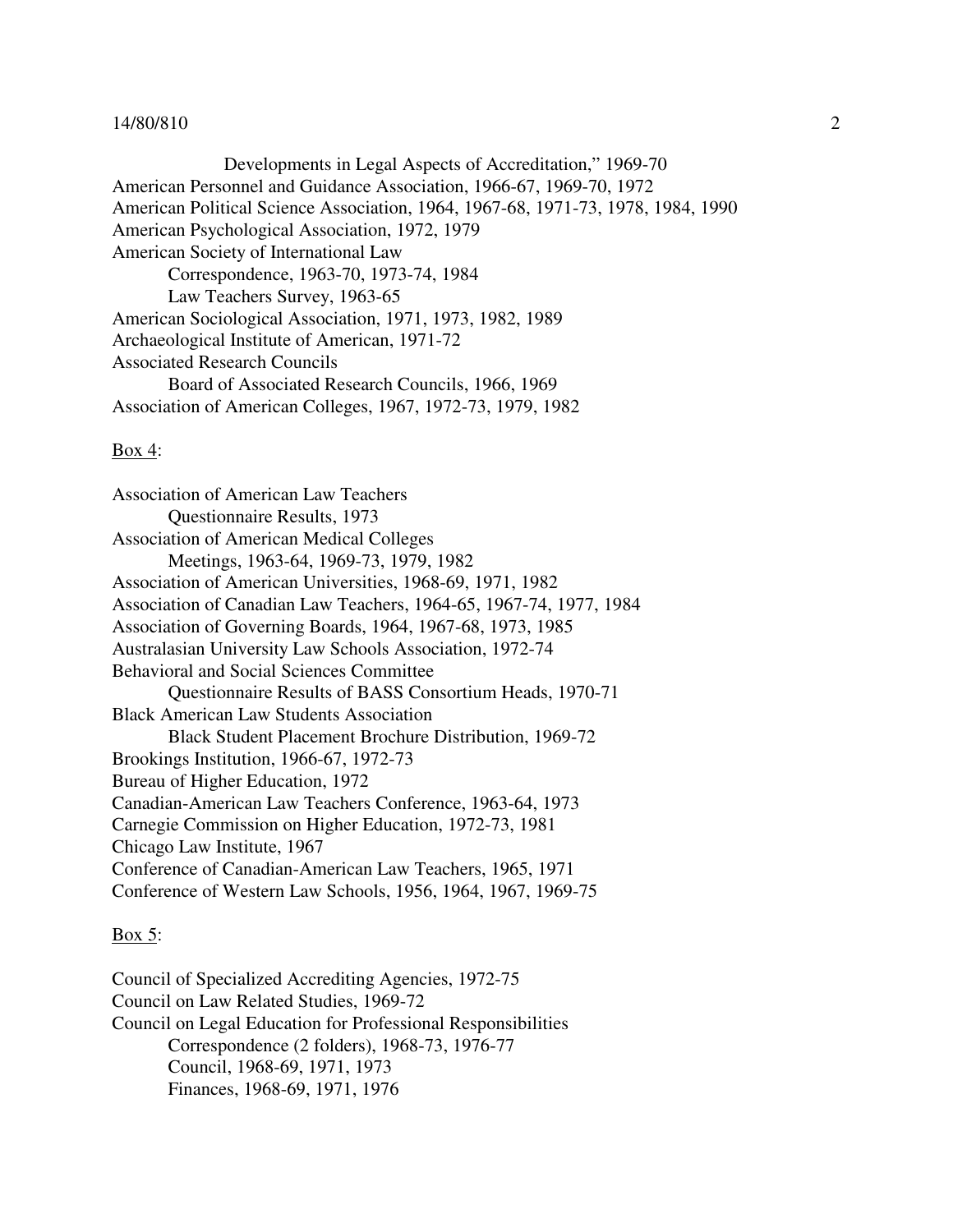Meetings, 1968-69, 1972 Press Releases, 1968-69

# Box 6:

Educational Career Service, 1970-71 Educational Resources Information Center (6 folders), 1966-75 Environmental Law Institute, 1970-71

## Box 7:

| Ford Foundation (11 folders), 1956-58, 1962-73         |
|--------------------------------------------------------|
| AALS Committee Lists, 1969, 1971                       |
| Correspondence (2 folders), 1963-68                    |
| Government Officials Grant, 1969                       |
| Grants: General (3 folders), 1956-58, 1962-68, 1970-74 |
| Grants: #68-0791, 1968-73                              |
| Grants: #70-480, 1970-72                               |
| Grants: #64-165A OPAL, 1971-73                         |
| <b>Foundation Press, 1984</b>                          |
| Funding Sources Clearing House, 1974                   |
| Graduate Students Planning Service, 1967               |
| Guggenheim Foundation, 1966                            |
| Higher Education Executive Associates, 1970            |
| Higher Education Group, 1966, 1968, 1971-72            |
|                                                        |

## Box 8:

Institute for International and Foreign Law, 1974 Institute of Air and Space Law, 1965 Institute of Court Management, 1970 Institute of International Education, 1963-69, 1971, 1973 Inter-American Bar Association, 1965 International Association of Penal Law, 1966, 1972-73 International Association for Philosophy of Law and Social Philosophy, 1963 International Cooperation Year, 1965 International Council on the Future of the University, 1974 International Institute for Municipal and Related Sciences, 1968 International Legal Center, 1967-72 International Legal Education, 1974 International Research and Exchange Board, 1972 Judge Advocate General Corps, 1973 Korean Law Professors' Association, 1968, 1971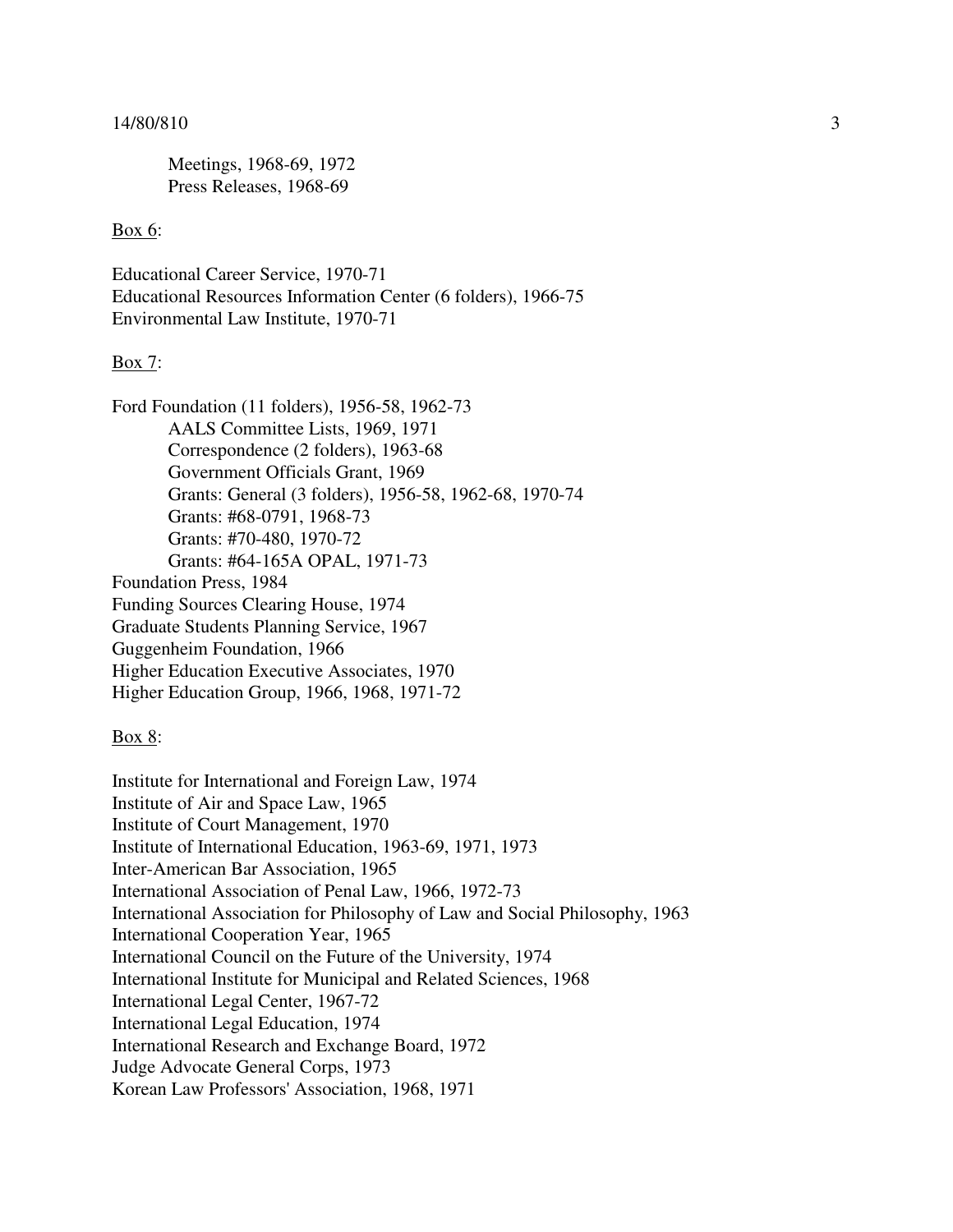La Raza National Lawyers Association, 1972-73, 1978 Law and International Development, 1968 Law and Society Association, 1965-69, 1973 Law Center, 1972 Law Directory Incorporated, 1971-72

### Box 9:

Law Students' Civil Rights Research Council, 1970-71, 1974-75 League of Ohio Law Schools, 1973 Legal Education and Professional Information Program, 1974, 1976 Legal Services Corporation, 1974-75 Herbert Lehman Education Foundation, 1971 Librarians Institute, 1970-72 Joint Study of Legal Education, 1969-71, 1973 Judgement Advisory Board, 1964-68 Juris Doctor, 1970-73 Markle Foundation, 1969, 1971 Andrew Mellon Foundation, 1970-74

#### Box 10:

Walter E. Meyer Foundation, 1964-65, 1967-68 Middle States Association, 1953-56, 1964-73, 1976 Mock Law Office Competition, 1971-72 Modern Language Association, 1966-68, 1970-72 Motor Carrier Lawyers Foundation, 1972 NAACP Legal Defense and Educational Fund, 1973 National Assembly of Teaching the Principles of the Bill of Rights, 1959, 1962-64 National Association for Foreign Student Affairs, 1985 National Association for Law Placement (2 folders), 1971-74

#### Box 11:

National Association for Law Placement, 1975-77 National Association of Bar Executives, 1972 National Association of College and University Business Offices, 1972-73 National Association of Probate Judges, 1972 National Association of Schools of Public Affairs and Administration, 1973 National Bar Foundation, 1968, 1970-72 National Board of Medical Examiners, 1975 National Catholic Education Association, 1968-69, 1972 National Center for Higher Education, 1972-73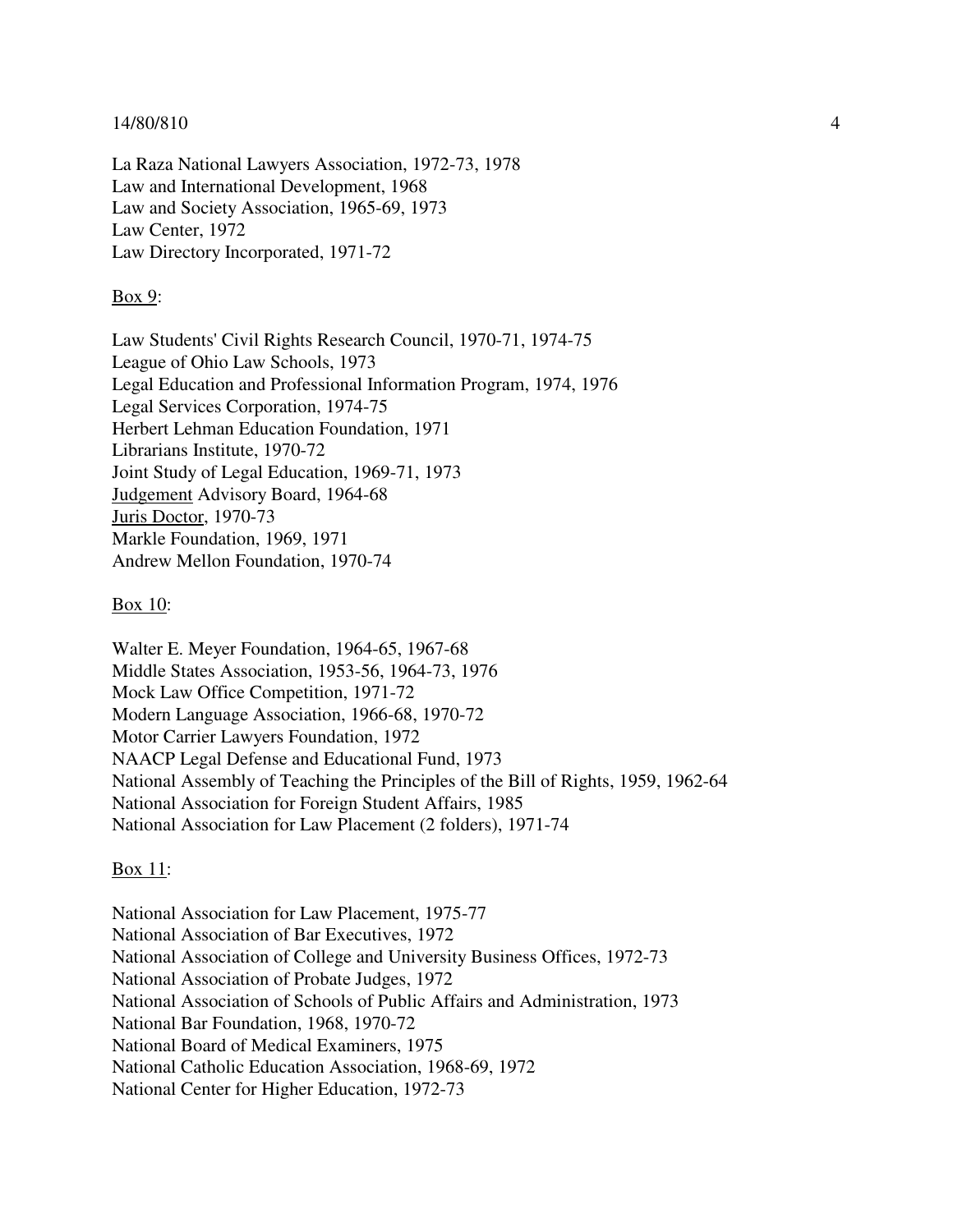National Center for Law Focused Education, 1973 National Clearinghouse on Offender Employment Restrictions, 1974 National College of the State Judiciary, 1972-74 National Conference of Bar Examiners, 1954-55, 1963, 1965-71, 1974-75 National Conference on Citizenship, 1964-67, 1972 National Commission of Libraries and Information Science, 1975 National Commission on Accrediting (2 folders), 1950-58

#### Box 12:

National Commission on Accrediting Conference on Accrediting, 1967 Correspondence (6 folders), 1959-72

## Box 13:

Correspondence, 1973-74 Meeting of the Board of Commissioners, 1973 Merger with the Federation of Regional Accrediting Commission of Higher Education, 1971-72 Standards, 1973 National Consumers Conference on Legal Service, 1972 National Council for the Social Sciences, 1964, 1972 National Council of Juvenile Court Judges, 1964 National Council on Crime and Delinquency, 1968, 1973 National Council on Legal Clinics, 1965 National District Attorneys' Association, 1974 National Education Association, 1963-65, 1972

#### Box 14:

National Educational Television, 1964-65 National Endowment for the Humanities Civic Education Project (2 folders), 1973-74 National Federation of Paralegal Associations, 1975 National Institute of Justice, 1974 National Lawyers Club, 1963-64 National League for Nursing, 1971-72, 1974 National Legal Aid and Defender, 1966-69, 1971-72 National Paralegal Institute, 1972-73 National Research Council, 1970, 1972 National Science Foundation, 1969-71 New England Association of Colleges and Secondary Schools, 1964, 1968, 1972, 1974